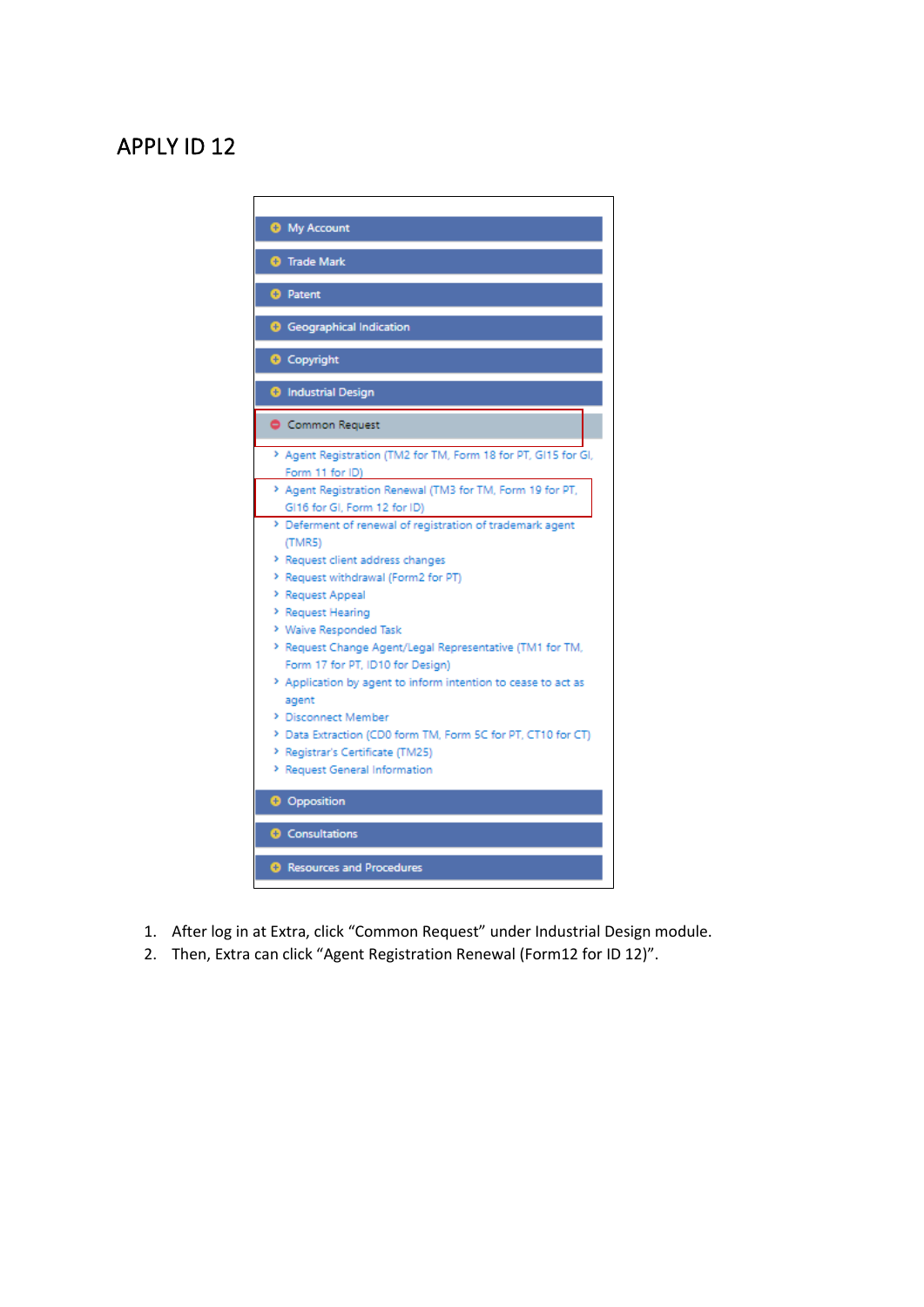| $N$ BOX $>$<br><b>AGENT REGISTRATION RENEWAL</b> |                                               |                                                                                                                                                                                                                                                                                                                                                                                                |                                                                 |                       |                                                                                                                                                                                                                                                                           |         |                  |                            | Logout          |
|--------------------------------------------------|-----------------------------------------------|------------------------------------------------------------------------------------------------------------------------------------------------------------------------------------------------------------------------------------------------------------------------------------------------------------------------------------------------------------------------------------------------|-----------------------------------------------------------------|-----------------------|---------------------------------------------------------------------------------------------------------------------------------------------------------------------------------------------------------------------------------------------------------------------------|---------|------------------|----------------------------|-----------------|
| Help Reference<br><b>Client Reference</b>        |                                               |                                                                                                                                                                                                                                                                                                                                                                                                |                                                                 |                       |                                                                                                                                                                                                                                                                           |         |                  |                            |                 |
|                                                  |                                               | <b>AGENT RENEWAL</b>                                                                                                                                                                                                                                                                                                                                                                           |                                                                 |                       |                                                                                                                                                                                                                                                                           |         |                  |                            |                 |
| Identity                                         | Identity                                      | Identify who the applicant is for this application. If you or your organisation are the applicant then select that you are applying in your own right, if not then you are acting as an agent.<br>Select whether you're acting for your own right, as an agent or as a legal representative, where appropriate addresses will be populated accordingly.<br>I am acting : @ In my own right . o |                                                                 |                       |                                                                                                                                                                                                                                                                           |         |                  |                            |                 |
|                                                  | <b>Applicant</b>                              | $\Leftrightarrow$ 1d                                                                                                                                                                                                                                                                                                                                                                           | $A$ Name                                                        | <b>↓ Agent Number</b> | Address(es)                                                                                                                                                                                                                                                               |         |                  |                            |                 |
|                                                  |                                               | 960409025982                                                                                                                                                                                                                                                                                                                                                                                   | Nurul Syazwani binti Saifuddin                                  | MYA/2021/0006         | blok d-4-13, ppr pantai ria,, jalan pantai dalam Bangsar 59200 Kuala Lumpur (MY)                                                                                                                                                                                          |         |                  | <b>E</b> Edit              | <b>自 Remove</b> |
|                                                  |                                               |                                                                                                                                                                                                                                                                                                                                                                                                | Show / Hide columns<br>$\checkmark$                             |                       |                                                                                                                                                                                                                                                                           |         |                  |                            |                 |
|                                                  |                                               | Q Search                                                                                                                                                                                                                                                                                                                                                                                       |                                                                 |                       |                                                                                                                                                                                                                                                                           |         |                  |                            |                 |
|                                                  | Correspondent                                 | All correspondence (Discussions and Tasks) relating to this application will be sent to the Contact Details specified.                                                                                                                                                                                                                                                                         |                                                                 |                       |                                                                                                                                                                                                                                                                           |         |                  |                            |                 |
|                                                  |                                               | d                                                                                                                                                                                                                                                                                                                                                                                              | Name                                                            | <b>Address</b>        |                                                                                                                                                                                                                                                                           | Town    | <b>Post Code</b> | <b>State</b>               | Country         |
|                                                  |                                               | 960409025982                                                                                                                                                                                                                                                                                                                                                                                   | Nurul Syazwani binti Saifuddin                                  |                       | blok d-4-13, ppr pantai ria,, jalan pantai dalam                                                                                                                                                                                                                          | Bangsar | 59200            | Kuala Lumpur               | <b>MY</b>       |
|                                                  |                                               | Q Search o                                                                                                                                                                                                                                                                                                                                                                                     |                                                                 |                       |                                                                                                                                                                                                                                                                           |         |                  |                            |                 |
|                                                  | <b>Address for Service</b>                    | Select an address for service for the current application<br>· Default Address: blok d-4-13, ppr pantai ria, jalan pantai dalam, Bangsar, Kuala Lumpur 59200, Malaysia                                                                                                                                                                                                                         |                                                                 |                       |                                                                                                                                                                                                                                                                           |         |                  |                            |                 |
|                                                  | <b>Notification Method</b>                    | <b>O</b> Email                                                                                                                                                                                                                                                                                                                                                                                 | Choose if you want to receive notifications by post or by email |                       |                                                                                                                                                                                                                                                                           |         |                  |                            |                 |
| Agent to be renewed                              | Q Search                                      | 5                                                                                                                                                                                                                                                                                                                                                                                              |                                                                 |                       |                                                                                                                                                                                                                                                                           |         |                  |                            |                 |
| <b>Documentary Evidence</b>                      | lelp Documentary Evidence<br><b>O</b> Add     |                                                                                                                                                                                                                                                                                                                                                                                                | 6                                                               |                       |                                                                                                                                                                                                                                                                           |         |                  | Digicert Signature<br>ID   |                 |
| <b>Declaration</b>                               | $\Box$ I hereby declare that all the informal | that the applicant has never been convicted of an offence involving fraud or dishonesty<br>ove is true an<br>7                                                                                                                                                                                                                                                                                 |                                                                 |                       |                                                                                                                                                                                                                                                                           |         | PIN              |                            |                 |
|                                                  | Unit<br>www.n                                 |                                                                                                                                                                                                                                                                                                                                                                                                |                                                                 |                       | ih, Tower B, Menara UOA Bangsar, No. 5, Jalan Bangsar Utama 1, 59000 Kuala Lumpur. Telephone / Fax: +603-2299 8400 / +603-2299 8989<br>mail: pttechsupport@myipo.gov.my (Patent), tmtechsupport@myipo.gov.my (Trademark), idtechsupport@myipo.gov.my (Industrial Design). |         |                  |                            |                 |
|                                                  |                                               |                                                                                                                                                                                                                                                                                                                                                                                                |                                                                 |                       | Usage   Privacy Statement   Copyright Notice   Security Policy © Copyright - The Official Portal of Intellectual Property Corporation of Malaysia                                                                                                                         |         |                  | ■ Submit<br><b>x</b> Close |                 |

- 3. After click "Agent Registration Renewal (Form12 for ID 12)", page as above will be display.
- 4. Extra user clicks in my own right. Applicant and correspondent field will be auto fill by system.
- 5. Click Search button at Agent to be renewed field to search agent.
- 6. Click Add button at document evidence to add document that needed to apply ID 12.
- 7. Tick declaration box (mandatory).

| <b>O</b> Search                                                                                                                                                                                                                                                                                                                                                                                                                                                                                          |                                |                       |                                                                                 |                |              |  |  |
|----------------------------------------------------------------------------------------------------------------------------------------------------------------------------------------------------------------------------------------------------------------------------------------------------------------------------------------------------------------------------------------------------------------------------------------------------------------------------------------------------------|--------------------------------|-----------------------|---------------------------------------------------------------------------------|----------------|--------------|--|--|
| <b>Customer type</b>                                                                                                                                                                                                                                                                                                                                                                                                                                                                                     | Person                         |                       | Name                                                                            |                |              |  |  |
| Type of ID                                                                                                                                                                                                                                                                                                                                                                                                                                                                                               | $\checkmark$<br>No selection   |                       | м                                                                               |                |              |  |  |
| <b>Agent Number</b>                                                                                                                                                                                                                                                                                                                                                                                                                                                                                      |                                |                       |                                                                                 |                |              |  |  |
| Phone                                                                                                                                                                                                                                                                                                                                                                                                                                                                                                    |                                |                       | Mobile                                                                          |                |              |  |  |
| Email                                                                                                                                                                                                                                                                                                                                                                                                                                                                                                    |                                |                       | <b>Address</b>                                                                  |                |              |  |  |
| <b>Post Code</b>                                                                                                                                                                                                                                                                                                                                                                                                                                                                                         |                                |                       | Country                                                                         | No selection   | $\checkmark$ |  |  |
| <b>State</b>                                                                                                                                                                                                                                                                                                                                                                                                                                                                                             | No selection $\vee$            |                       | Town                                                                            | No selection v |              |  |  |
| <b>Type of Profile</b>                                                                                                                                                                                                                                                                                                                                                                                                                                                                                   | No selection v                 |                       | Nationality                                                                     | No selection   | $\checkmark$ |  |  |
| <b>Death Date</b>                                                                                                                                                                                                                                                                                                                                                                                                                                                                                        | from                           |                       |                                                                                 |                |              |  |  |
|                                                                                                                                                                                                                                                                                                                                                                                                                                                                                                          | to                             |                       |                                                                                 |                |              |  |  |
|                                                                                                                                                                                                                                                                                                                                                                                                                                                                                                          |                                |                       |                                                                                 |                |              |  |  |
| Bumiputra                                                                                                                                                                                                                                                                                                                                                                                                                                                                                                | O Yes O No                     |                       |                                                                                 |                |              |  |  |
| Individual/Company linked to myself                                                                                                                                                                                                                                                                                                                                                                                                                                                                      | ø.<br>9                        |                       |                                                                                 |                |              |  |  |
| 6 Individual(s)/Company(ies)                                                                                                                                                                                                                                                                                                                                                                                                                                                                             | Q Search<br>- Clear            |                       |                                                                                 |                |              |  |  |
| Customer ID<br>$0$ Id                                                                                                                                                                                                                                                                                                                                                                                                                                                                                    | $A$ Name                       | <b>0 Agent Number</b> | Address(es)                                                                     |                |              |  |  |
| 11<br>7845<br>4072958                                                                                                                                                                                                                                                                                                                                                                                                                                                                                    | author 1                       | MYA/2021/0009         | BLOK 7-9-8 Bangsar 59200 Kuala Lumpur (MY)                                      |                |              |  |  |
| 4073000<br>4567                                                                                                                                                                                                                                                                                                                                                                                                                                                                                          | gov body 1                     | MYA/2021/0015         | No. 7, Jalan Stesen Sentral 5, Wilayah Persekutuan 50623 Kuala Lumpur (MY)      |                |              |  |  |
| 121245784<br>$\circ$<br>4073128                                                                                                                                                                                                                                                                                                                                                                                                                                                                          | government body                | MYA/2021/0017         | BLOK Y-7-18, JALAN TEMENGGUNG, Bangsar 59200 Kuala Lumpur (MY)                  |                |              |  |  |
| $0$ 2592103<br>960409025982                                                                                                                                                                                                                                                                                                                                                                                                                                                                              | Nurul Syazwani binti Saifuddin | MYA/2021/0006         | blok d-4-13, ppr pantai ria, jalan pantai dalam Bangsar 59200 Kuala Lumpur (MY) |                | 12           |  |  |
| 960409025982<br>$\circ$<br>4073290                                                                                                                                                                                                                                                                                                                                                                                                                                                                       | Nurul Syazwani binti Saifuddin | MYA/2021/0006         | BLOK D-5-6, JALAN KENARI 1, TAMAN INDAH Bangsar 59200 Kuala Lumpur (MY)         |                |              |  |  |
| 323456<br>4073093<br>$\circ$                                                                                                                                                                                                                                                                                                                                                                                                                                                                             | wani com 1                     | MYA/2021/0016         | No. 7A, Jalan Ks 3a & Seksyen 3, Puchong 47100 Selangor (MY)                    |                |              |  |  |
| Items per page : 40 V                                                                                                                                                                                                                                                                                                                                                                                                                                                                                    | Show / Hide columns            | $\checkmark$          |                                                                                 |                |              |  |  |
| Unit 1-7, Aras Bawah, Tower B, Menara UOA Bangsar, No. 5, Jalan Bangsar Utama 1, 59000 Kuala Lumpur, Telephone / Fax: +603-2299 8400 / +603-2299 8989<br>www.myipo.gov.my . e-mail: pttechsupport@myipo.gov.my (Patent), tmtechsupport@myipo.gov.my (Trademark), idtechsupport@myipo.gov.my (Industrial Design).<br>Usage   Privacy Statement   Copyright Notice   Security Policy ® Copyright - The Official Portal of Intellectual Property Corporation of Malaysia<br>$\sqrt{\frac{1}{2}}$<br>x Close |                                |                       |                                                                                 |                |              |  |  |

- 8. After click Search button at field Agent to be renewed, the page above will be display.
- 9. Extra tick Individual/Company linked to myself to find agent linked with extra.
- 10. After click search button, system will display list agent that link with extra.
- 11. Tick agent that wants to be renewal
- 12. Then click Select button.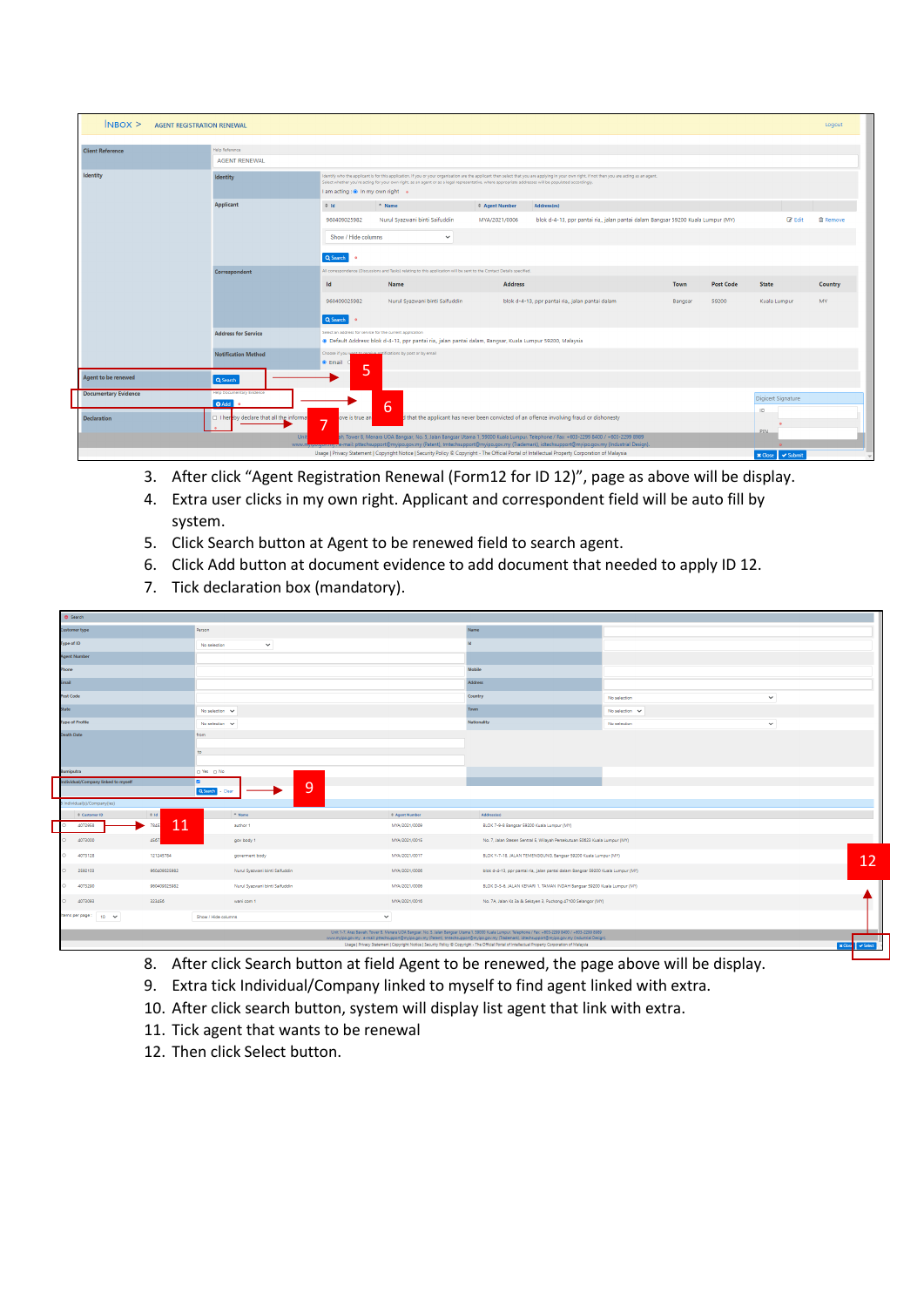| <b>Client Reference</b>                                    | Jelp Reference                                                                           |          |                                                                                                                                                                                                                                                                                                                                                                                                |                                                                                                                                                                                                                                                                                               |                                            |                                                                                 |                           |                  |                            |                 |  |
|------------------------------------------------------------|------------------------------------------------------------------------------------------|----------|------------------------------------------------------------------------------------------------------------------------------------------------------------------------------------------------------------------------------------------------------------------------------------------------------------------------------------------------------------------------------------------------|-----------------------------------------------------------------------------------------------------------------------------------------------------------------------------------------------------------------------------------------------------------------------------------------------|--------------------------------------------|---------------------------------------------------------------------------------|---------------------------|------------------|----------------------------|-----------------|--|
|                                                            | <b>AGENT RENEWAL</b>                                                                     |          |                                                                                                                                                                                                                                                                                                                                                                                                |                                                                                                                                                                                                                                                                                               |                                            |                                                                                 |                           |                  |                            |                 |  |
| <b>Identity</b>                                            | <b>Identity</b>                                                                          |          | identify who the applicant is for this application. If you or your organisation are the applicant then select that you are applying in your own right, if not then you are acting as an agent.<br>Select whether you're acting for your own right, as an agent or as a legal representative, where appropriate addresses will be populated accordingly.<br>I am acting : @ In my own right = + |                                                                                                                                                                                                                                                                                               |                                            |                                                                                 |                           |                  |                            |                 |  |
|                                                            | Applicant                                                                                |          | $0$ Id<br>0 Name<br>0 Agent Number<br>Address(es)                                                                                                                                                                                                                                                                                                                                              |                                                                                                                                                                                                                                                                                               |                                            |                                                                                 |                           |                  |                            |                 |  |
|                                                            |                                                                                          |          | 960409025982                                                                                                                                                                                                                                                                                                                                                                                   | Nurul Syazwani binti Saifuddin                                                                                                                                                                                                                                                                | MYA/2021/0006                              | blok d-4-13, ppr pantai ris, jalan pantai dalam Bangsar 59200 Kuala Lumpur (MY) |                           |                  | <b>Ce</b> Edit             | <b>R</b> Remove |  |
|                                                            |                                                                                          |          | Show / Hide columns                                                                                                                                                                                                                                                                                                                                                                            |                                                                                                                                                                                                                                                                                               | $\checkmark$                               |                                                                                 |                           |                  |                            |                 |  |
|                                                            |                                                                                          |          | Q Search                                                                                                                                                                                                                                                                                                                                                                                       |                                                                                                                                                                                                                                                                                               |                                            |                                                                                 |                           |                  |                            |                 |  |
|                                                            | Correspondent                                                                            |          |                                                                                                                                                                                                                                                                                                                                                                                                | All commpandence (Discussions and Tasks) relating to this application will be sent to the Contact Details specified.                                                                                                                                                                          |                                            |                                                                                 |                           |                  |                            |                 |  |
|                                                            |                                                                                          |          | <b>Id</b>                                                                                                                                                                                                                                                                                                                                                                                      | <b>Name</b>                                                                                                                                                                                                                                                                                   | <b>Address</b>                             |                                                                                 | <b>Town</b>               | <b>Post Code</b> | State                      | Country         |  |
|                                                            |                                                                                          |          | 960409025982                                                                                                                                                                                                                                                                                                                                                                                   | Nurul Syazwani binti Saifuddin                                                                                                                                                                                                                                                                |                                            | blok d-4-13, ppr pantai ria, jalan pantai dalam                                 | Bangsar                   | 59200            | Kuala Lumpur               | MY.             |  |
|                                                            |                                                                                          |          | Q Search                                                                                                                                                                                                                                                                                                                                                                                       |                                                                                                                                                                                                                                                                                               |                                            |                                                                                 |                           |                  |                            |                 |  |
|                                                            | <b>Address for Service</b>                                                               |          | Select an address for service for the current application<br>@ Default Address: blok d-4-13, ppr pantai ria, jalan pantai dalam, Bangsar, Kuala Lumpur 59200, Malaysia                                                                                                                                                                                                                         |                                                                                                                                                                                                                                                                                               |                                            |                                                                                 |                           |                  |                            |                 |  |
|                                                            | <b>Notification Method</b>                                                               |          | Choose if you want to receive notifications by post or by email<br><b>Britall</b> O Post                                                                                                                                                                                                                                                                                                       |                                                                                                                                                                                                                                                                                               |                                            |                                                                                 |                           |                  |                            |                 |  |
| Agent to be renewed                                        | $0$ Id                                                                                   | - Name   | 0 Agent Number                                                                                                                                                                                                                                                                                                                                                                                 | Address(es)                                                                                                                                                                                                                                                                                   |                                            |                                                                                 | Agent status              |                  |                            |                 |  |
|                                                            | 784536276                                                                                | author 1 | MYA/2021/0009                                                                                                                                                                                                                                                                                                                                                                                  |                                                                                                                                                                                                                                                                                               | BLOK 7-9-8 Bangsar 59200 Kuala Lumpur (MY) |                                                                                 | Industrial Design: Active |                  | <b>A</b> Remove            |                 |  |
|                                                            | Show / Hide columns                                                                      |          | $\checkmark$                                                                                                                                                                                                                                                                                                                                                                                   |                                                                                                                                                                                                                                                                                               |                                            |                                                                                 |                           |                  |                            |                 |  |
|                                                            | Q Search                                                                                 |          |                                                                                                                                                                                                                                                                                                                                                                                                |                                                                                                                                                                                                                                                                                               |                                            |                                                                                 |                           |                  |                            |                 |  |
| Domain                                                     | 13<br>O Trade Mark<br>O Patent                                                           |          |                                                                                                                                                                                                                                                                                                                                                                                                |                                                                                                                                                                                                                                                                                               |                                            |                                                                                 |                           |                  |                            |                 |  |
|                                                            | @ Industrial Design                                                                      |          |                                                                                                                                                                                                                                                                                                                                                                                                |                                                                                                                                                                                                                                                                                               |                                            |                                                                                 |                           |                  |                            |                 |  |
| <b>Expiration Date</b>                                     | 31 Dec 2021                                                                              |          |                                                                                                                                                                                                                                                                                                                                                                                                |                                                                                                                                                                                                                                                                                               |                                            |                                                                                 |                           |                  |                            |                 |  |
| Qualifications                                             |                                                                                          |          |                                                                                                                                                                                                                                                                                                                                                                                                |                                                                                                                                                                                                                                                                                               |                                            |                                                                                 |                           |                  |                            |                 |  |
|                                                            | The applicant (tick whichever is applicable):<br>a. Valid Patents Agents certificate     |          |                                                                                                                                                                                                                                                                                                                                                                                                |                                                                                                                                                                                                                                                                                               |                                            |                                                                                 |                           |                  |                            |                 |  |
|                                                            | 14<br>(i) b. Valid certificate as advocate and solicitor (practicing solely in Malaysia) |          |                                                                                                                                                                                                                                                                                                                                                                                                |                                                                                                                                                                                                                                                                                               |                                            |                                                                                 |                           |                  |                            |                 |  |
|                                                            |                                                                                          |          |                                                                                                                                                                                                                                                                                                                                                                                                | C c. Holds a recognized degree in any field of studies and has had at least three years experience in the field of industrial property<br>[1] d. Has had at least seven years of experience in the field of industrial property by virtue of he being an ex-officer of the Office (SD Format) |                                            |                                                                                 |                           |                  |                            |                 |  |
|                                                            | C e. Statutory Declaration                                                               |          |                                                                                                                                                                                                                                                                                                                                                                                                |                                                                                                                                                                                                                                                                                               |                                            |                                                                                 |                           |                  |                            |                 |  |
| <b>Documentary Evidence</b>                                | Help Documentary Evidence                                                                |          |                                                                                                                                                                                                                                                                                                                                                                                                |                                                                                                                                                                                                                                                                                               |                                            |                                                                                 |                           |                  |                            |                 |  |
|                                                            | OAM                                                                                      |          |                                                                                                                                                                                                                                                                                                                                                                                                | 15                                                                                                                                                                                                                                                                                            |                                            |                                                                                 |                           |                  | Digioert Signature         |                 |  |
| · Payment                                                  |                                                                                          |          |                                                                                                                                                                                                                                                                                                                                                                                                |                                                                                                                                                                                                                                                                                               |                                            |                                                                                 |                           |                  | ID.                        |                 |  |
| Fee(s)                                                     |                                                                                          |          |                                                                                                                                                                                                                                                                                                                                                                                                |                                                                                                                                                                                                                                                                                               |                                            |                                                                                 |                           |                  |                            |                 |  |
| <b>Fee Description</b>                                     |                                                                                          |          |                                                                                                                                                                                                                                                                                                                                                                                                |                                                                                                                                                                                                                                                                                               |                                            |                                                                                 | Fee Amount                |                  | PIN -<br>Total             |                 |  |
| Form 12 - Application for registration renewal of ID agent |                                                                                          |          |                                                                                                                                                                                                                                                                                                                                                                                                |                                                                                                                                                                                                                                                                                               |                                            |                                                                                 | 580.00                    |                  | 580.00<br>x Close v Submit |                 |  |

- 13. Extra tick Industrial design as domain.
- 14. Extra tick Qualifications that applicable.
- 15. Extra click Add button to add documentary evidence.

| $N$ BOX > EDIT DOCUMENT |                                                                                                                                                                                                                                                                                                              | Logout                  |
|-------------------------|--------------------------------------------------------------------------------------------------------------------------------------------------------------------------------------------------------------------------------------------------------------------------------------------------------------|-------------------------|
|                         |                                                                                                                                                                                                                                                                                                              |                         |
| Add Document            |                                                                                                                                                                                                                                                                                                              |                         |
| $\mathsf{Type}$         | Agent registration renewal justification document Available file extensions are: doc,docx,txt,rtf,pdf                                                                                                                                                                                                        |                         |
| Number of Pages         | Please remember that the number of pages filled must correspond to the content of the attached document                                                                                                                                                                                                      |                         |
|                         | 1                                                                                                                                                                                                                                                                                                            |                         |
|                         |                                                                                                                                                                                                                                                                                                              |                         |
| Source / File Upload    | Maximum document size accepted is 100 MB.                                                                                                                                                                                                                                                                    |                         |
|                         | Warning: Documents might be lost in case you are having an ad blocker enabled on your browser.                                                                                                                                                                                                               |                         |
|                         | borang parrub pargasakan pik.<br>(232, 46 KB)<br>17                                                                                                                                                                                                                                                          |                         |
|                         |                                                                                                                                                                                                                                                                                                              | Remove                  |
|                         | borang-permit-pergerakan-pkpb.pdf                                                                                                                                                                                                                                                                            | Upload<br><b>Erowse</b> |
|                         |                                                                                                                                                                                                                                                                                                              |                         |
|                         | Unit 1-7, Aras Bawah, Tower B, Menara UOA Bangsar, No. 5, Jalan Bangsar Utama 1, 59000 Kuala Lumpur, Telephone / Fax: +603-2299 8400 / +603-2299 8989                                                                                                                                                        |                         |
|                         | www.myipo.gov.my . a-mail: pttechsupport@myipo.gov.my (Patent). tmtechsupport@myipo.gov.my (Trademark). idtechsupport@myipo.gov.my (Industrial Design).<br>Usage   Privacy Statement   Copyright Notice   Security Policy ® Copyright - The Official Portal of Intellectual Property Corporation of Malaysia |                         |
|                         |                                                                                                                                                                                                                                                                                                              |                         |
|                         | 18                                                                                                                                                                                                                                                                                                           |                         |
|                         | <b>x</b> Cos                                                                                                                                                                                                                                                                                                 | v Continue              |
|                         |                                                                                                                                                                                                                                                                                                              |                         |

- 16. After click Add button at Documentary Evidence field, page as above will be display.
- 17. Extra can enter number page and click browse to find document that want to be upload.
- 18. After done choose document, Extra user can click continue.